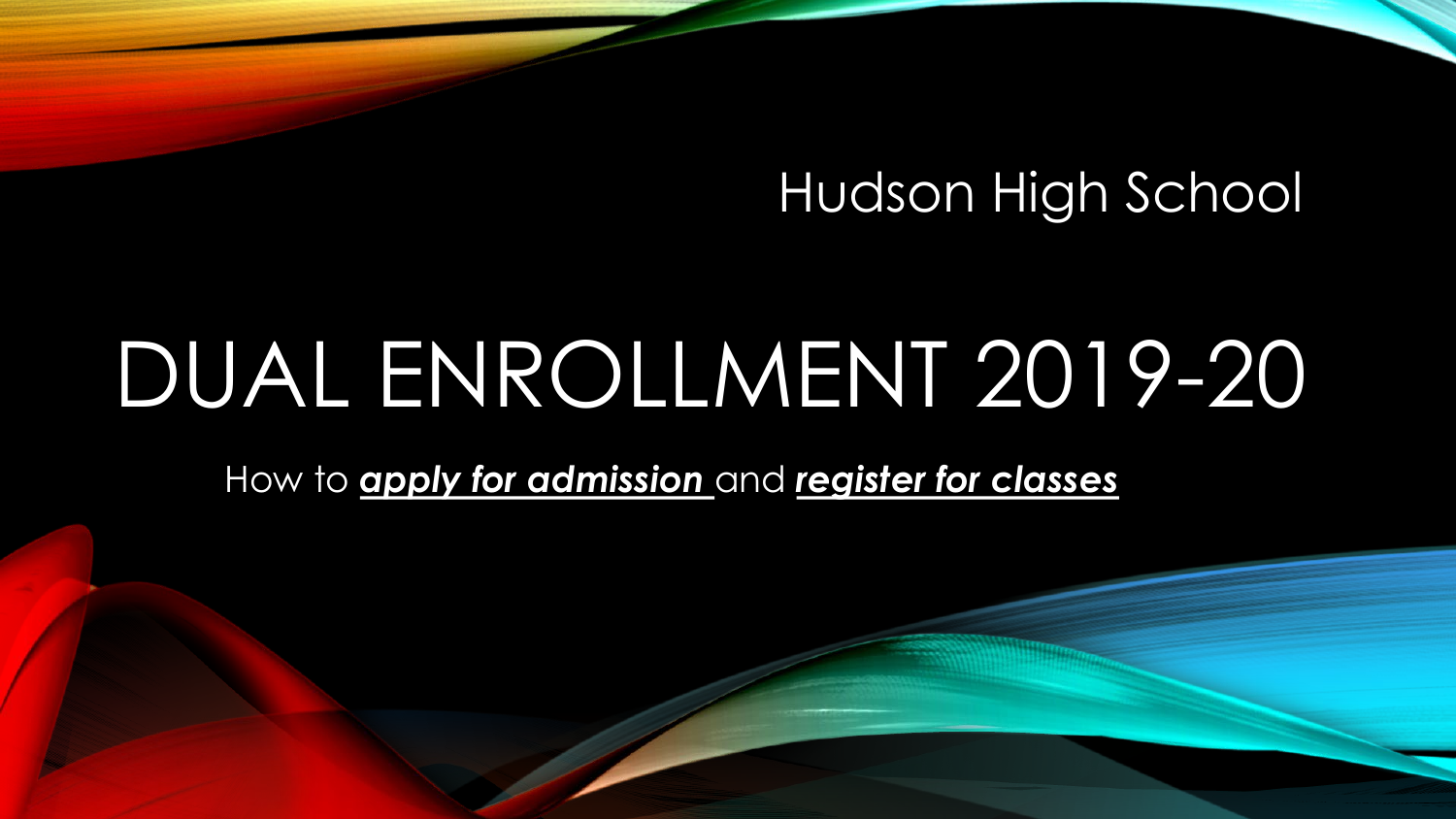

#### • Enter this number: 81010

• Text: @DEHUDSON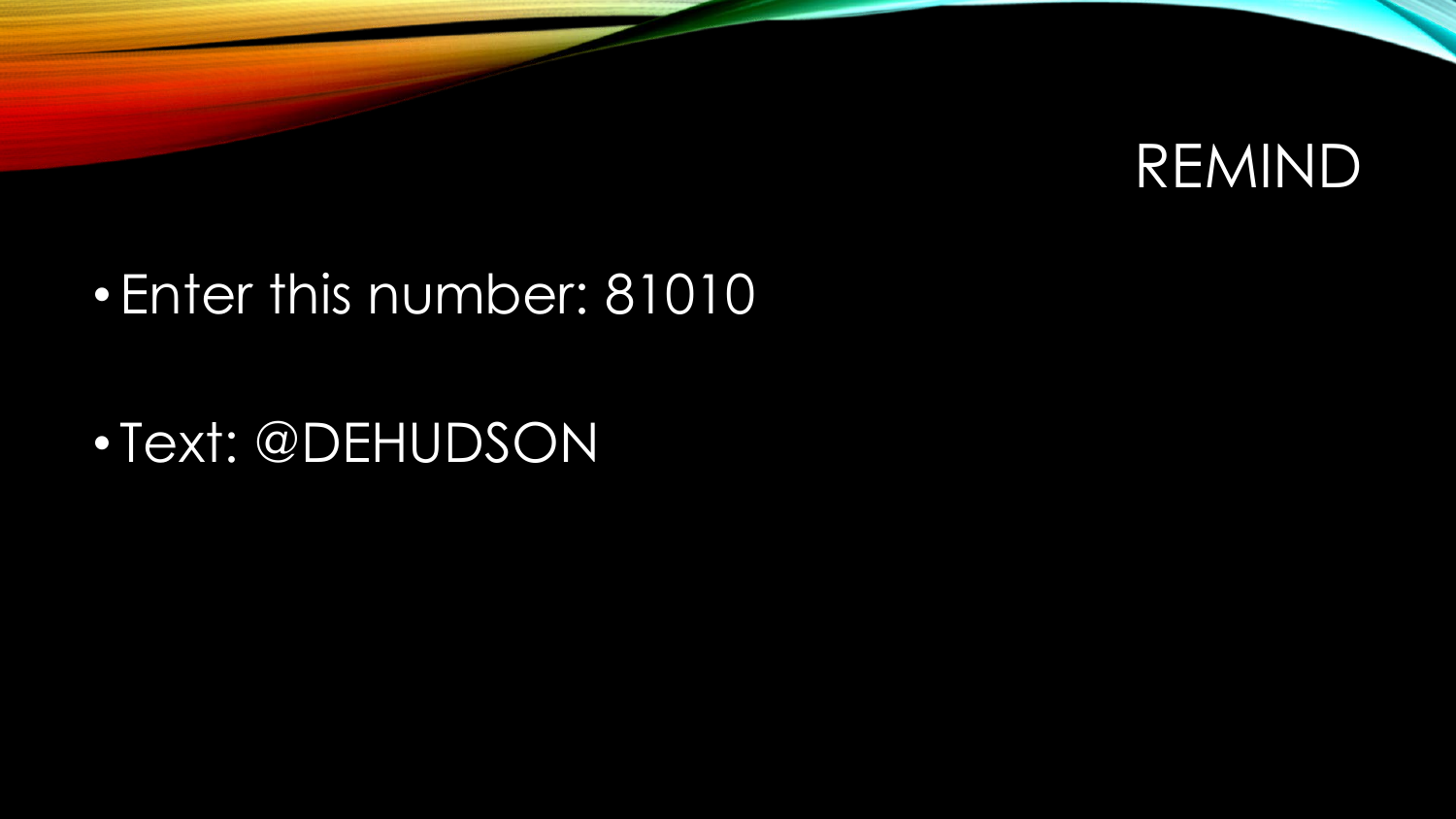### WHAT IS DUAL ENROLLMENT?

• Take a Dual Enrollment (DE) class, and it counts toward your high school diploma AND it counts toward your college degree (kill 2 birds with one stone)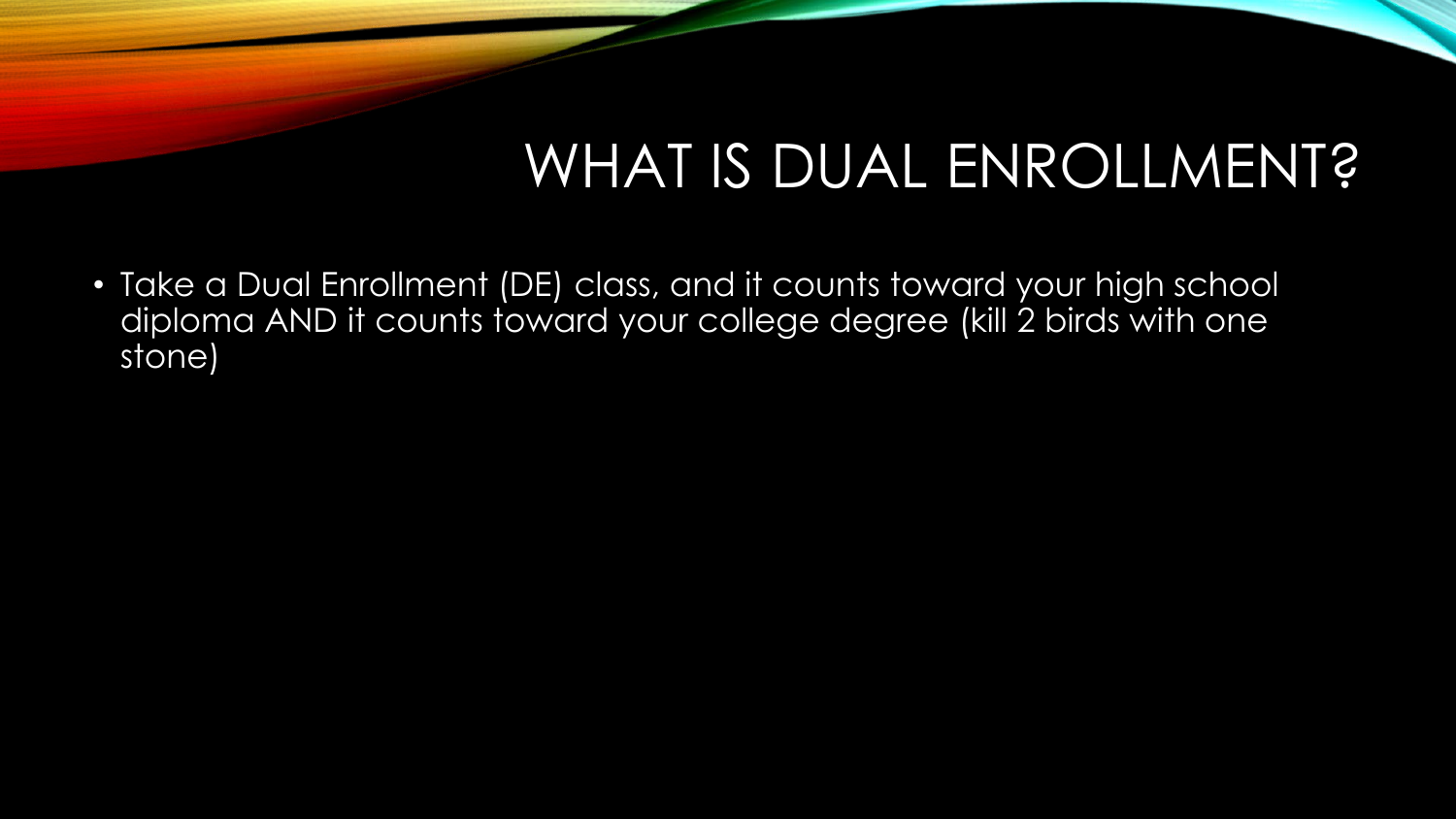## WHO'S ELIGIBLE?

Students in Florida high schools who have met the following minimum requirements:

- 3.0 unweighted GPA
- PERT Reading 106+, or ACT Reading 19+, or SAT Reading 24 PERT Writing 103+, or ACT English 17, or SAT Writing 25 PERT Math 114+, PERT 123+ for College Algebra, or ACT Math 19+, ACT Math 21+ for College Algebra, or SAT Math 24+, SAT Math 26+ for College Algebra

*SEE HANDOUT*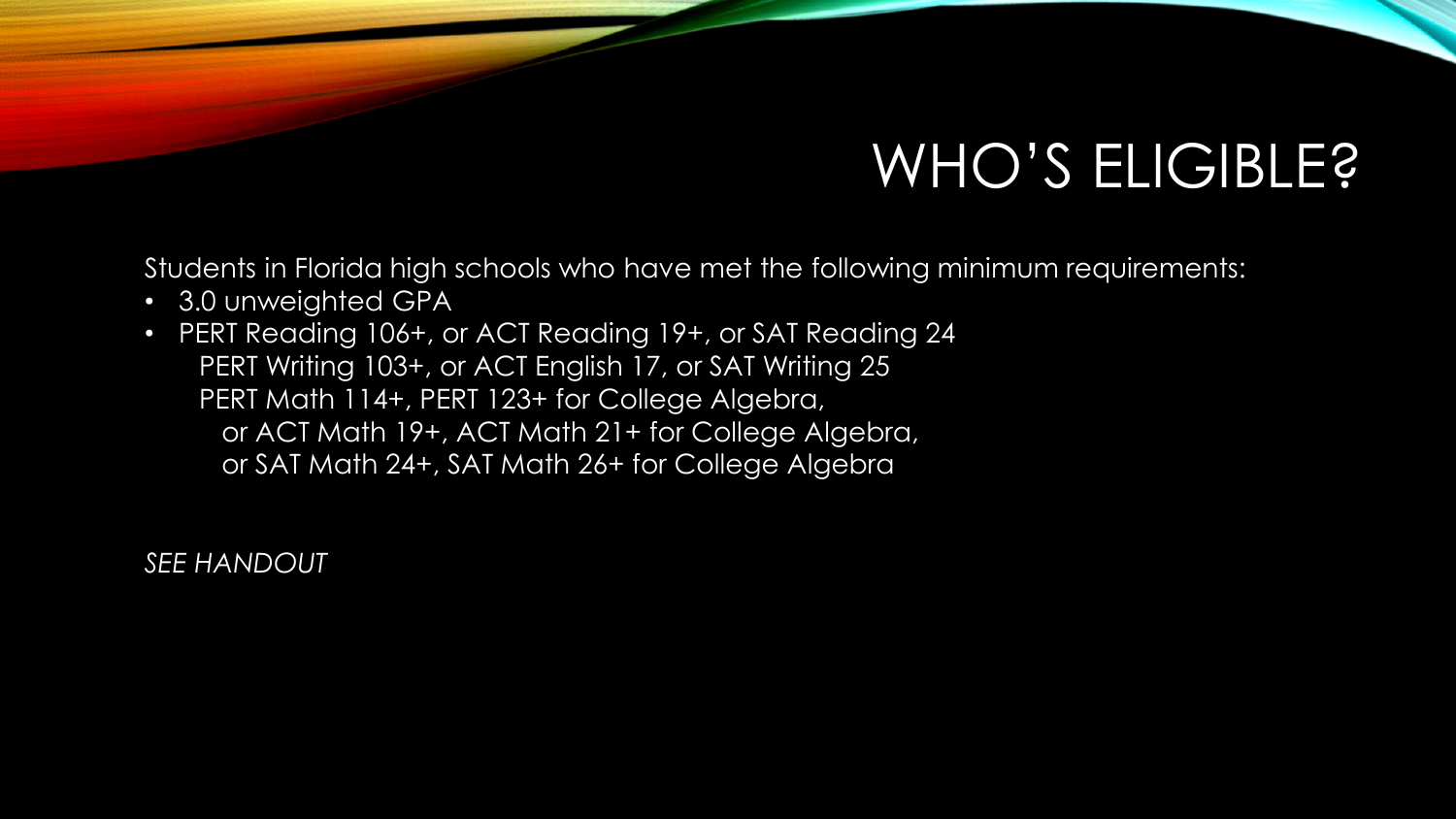### WHAT IS THE APPLICATION PROCESS, AND HHS DEADLINES?

- 1. Go to the PHSC website:<https://admissions.phsc.edu/start/high-school/dual-enroll> Click on the dual enrollment application link and fill out application by **MAY 17**
- 2. Complete the DE Course Request Planning Worksheet (SEE HANDOUT) and meet with your HS Counselor by Wednesday, **MAY 22**
- 3. Students and Parents log in and digitally sign the Terms and Conditions online and fill in the the online request form by Wednesday, **MAY 29**
- 4. HS Counselors will approve or deny the requests by Friday, **MAY 31**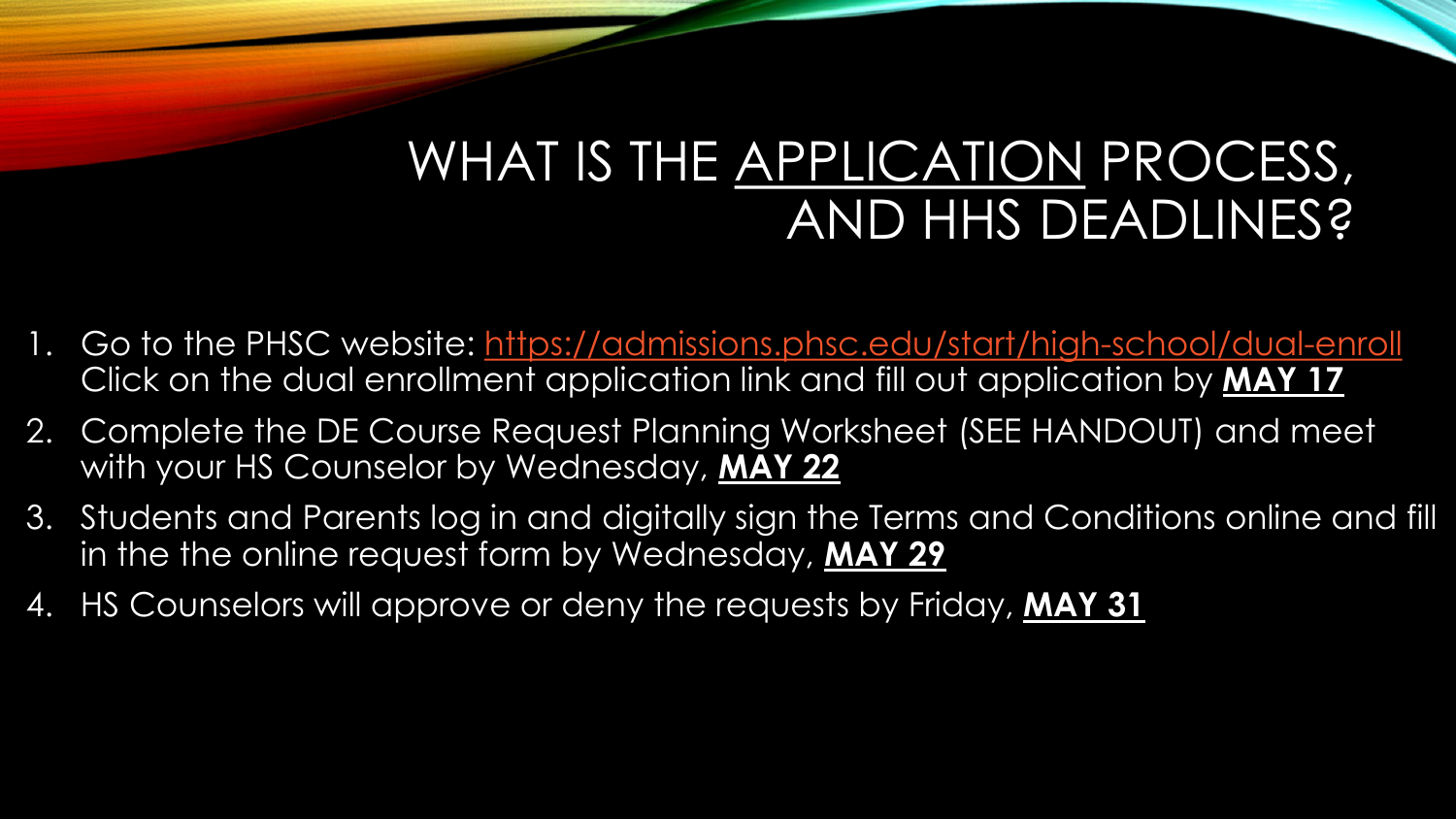#### WHAT IS THE REGISTRATION PROCESS AND HHS DEADLINES?

- 1. Students will login to their PHSC WISE account and register **JULY 28-Aug 1**  per the schedule on the Course Request Planning Sheet
- 2. Students who already have 45 or more credits may register on campus beginning May 13.
- *SEE HANDOUT*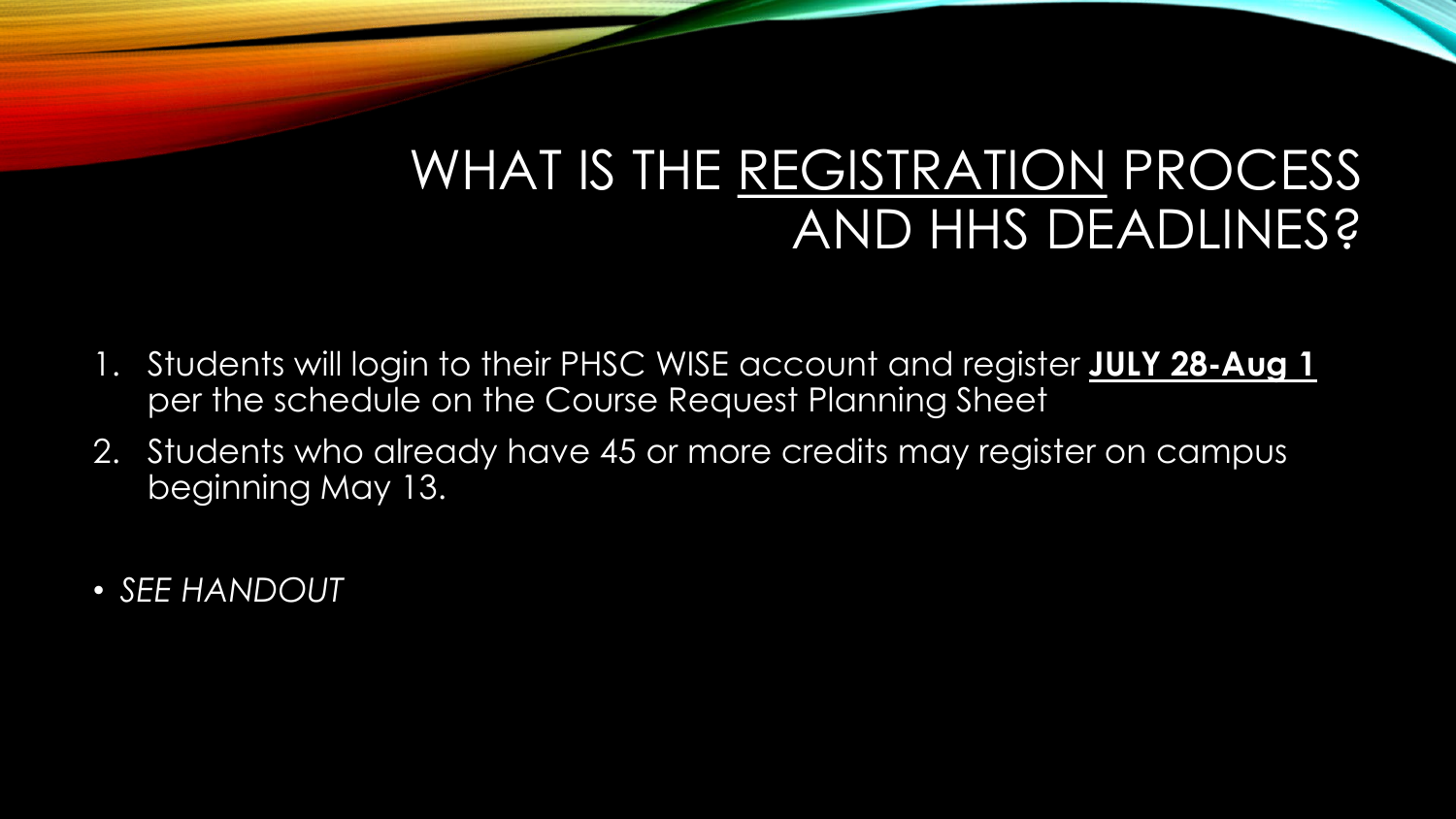## ONLINE COURSES

- If you are planning to take an online course at PHSC, you MUST take the "Online Readiness Course" located via myPHSC. It's short and sweet.
- ALL DE students must complete the online "New Student Orientation Course" before completing 15 college credits.
- *SEE HANDOUT*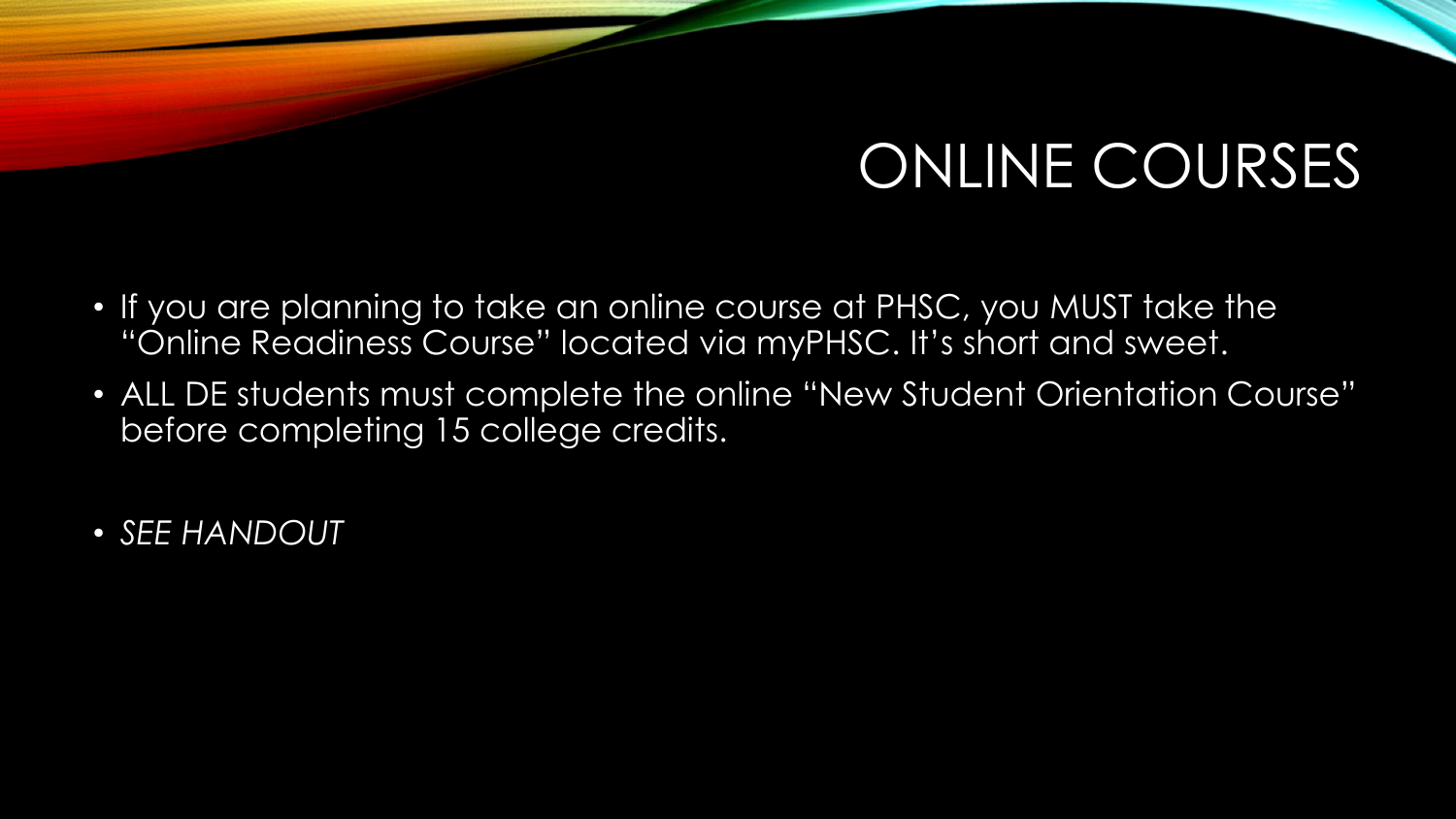# SCHEDULING HIGH SCHOOL CREDITS

- 24 credits for a high school diploma
- Most DE classes worth .5 or 1.0 HS credits
- How do I KNOW if the class is .5 or 1.0 HS credits?
	- Go to:
		- <http://www.pasco.k12.fl.us/>
		- then click on "Students,"
		- then click on "Dual Enrollment,"
		- then [Dual Enrollment High School Equivalency List](http://fldoe.org/core/fileparse.php/5421/urlt/0078394-delist.pdf)
- WHY DOES IT MATTER? You need to be enrolled in 3 HS credits at all times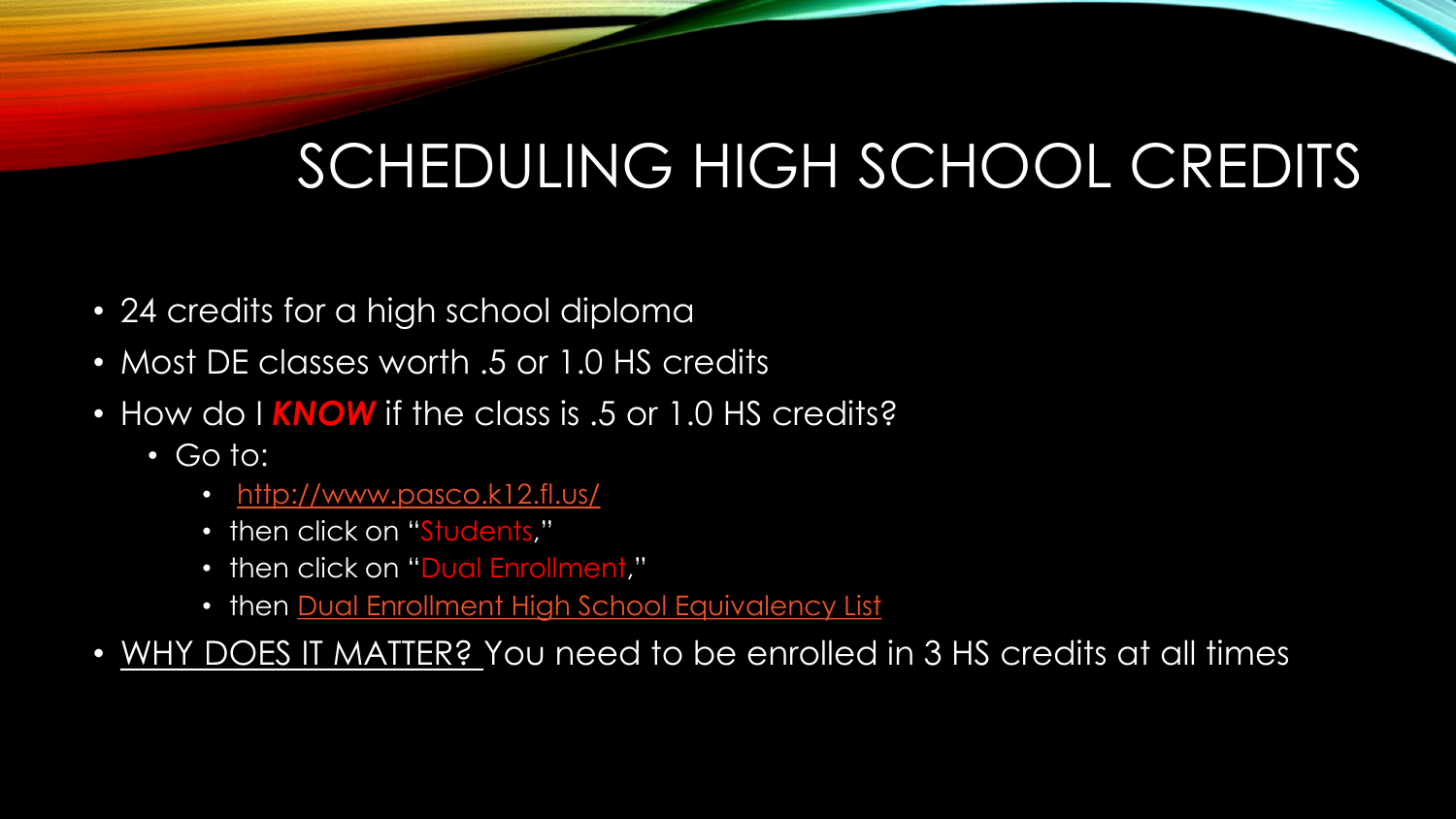# DE HIGH SCHOOL EQUIVALENCY LIST

#### 2018-2019 DUAL ENROLLMENT COURSE—HIGH SCHOOL SUBJECT AREA **EQUIVALENCY LIST**

#### **ELECTIVES**

This list should not be interpreted as the total number of dual enrollment courses available. Current law allows for any course in the Statewide Course Numbering System, which is college-credit bearing, to be offered as dual enrollment. Remedial courses and Physical Education skills courses may not be offered as dual enrollment. Three-credit (or equivalent) postsecondary courses taken through dual enrollment that are not listed below shall be awarded at least 0.5 high school credits (postsecondary courses offered for fewer than three (3) credits may earn less than 0.5 high school credit), either as an elective or subject area credit as designated in the local dual enrollment articulation agreement.

Any upper-level (3000-4000) postsecondary course that uses as a prerequisite one of the courses on this list that are awarded 1.0 high school credit shall also receive 1.0 high school credit.

| <b>POSTSECONDARY COURSE COMPLETED</b><br><b>THROUGH DUAL ENROLLMENT</b> |            |     |                                                  | <b>HIGH SCHOOL GRADUATION</b><br><b>SUBJECT REQUIREMENT</b><br><b>SATISFIED</b> | HIGH<br><b>SCHOOL</b><br><b>CREDIT</b><br><b>AWARDED</b> | <b>POSTSECONDARY</b><br><b>GENERAL</b><br><b>EDUCATION CORE</b><br><b>SUBJECT AREA</b> |
|-------------------------------------------------------------------------|------------|-----|--------------------------------------------------|---------------------------------------------------------------------------------|----------------------------------------------------------|----------------------------------------------------------------------------------------|
| AML                                                                     | ×          | 000 | Survey of American Literature                    | English                                                                         | 0.5                                                      |                                                                                        |
| AML                                                                     |            | 001 | Introduction to American Folklore                | English                                                                         | 0.5                                                      |                                                                                        |
| <b>AML</b>                                                              | $\times$ 1 | 010 | American Literature I: Colonial to The Civil War | English                                                                         | 1.0                                                      |                                                                                        |
| <b>AML</b>                                                              |            | 011 | American Literature I: Colonial to 1875          | English                                                                         | 1.0                                                      |                                                                                        |
| AML                                                                     |            | 012 | American Literature I: Colonial to 1900          | English                                                                         | 1.0                                                      |                                                                                        |
| <b>AML</b>                                                              | $\times$   | 020 | American Literature II: Civil War to Present     | English                                                                         | 1.0                                                      |                                                                                        |
| <b>AML</b>                                                              | ×          | 021 | American Literature II: 1875 to Present          | English                                                                         | 1.0                                                      |                                                                                        |
| AML                                                                     | $\times$ 1 | 022 | American Literature II: 1900 to Present          | English                                                                         | 1.0                                                      |                                                                                        |
| <b>AML</b>                                                              | ×          | 023 | American Literature: 1900 to the Present         | English                                                                         | 1.0                                                      |                                                                                        |
| AML                                                                     |            | 050 | Modern American Literature                       | English                                                                         | 0.5                                                      |                                                                                        |
| AML                                                                     |            | 060 | Modern American Literature                       | English                                                                         | 0.5                                                      |                                                                                        |

#### **ENGLISH**